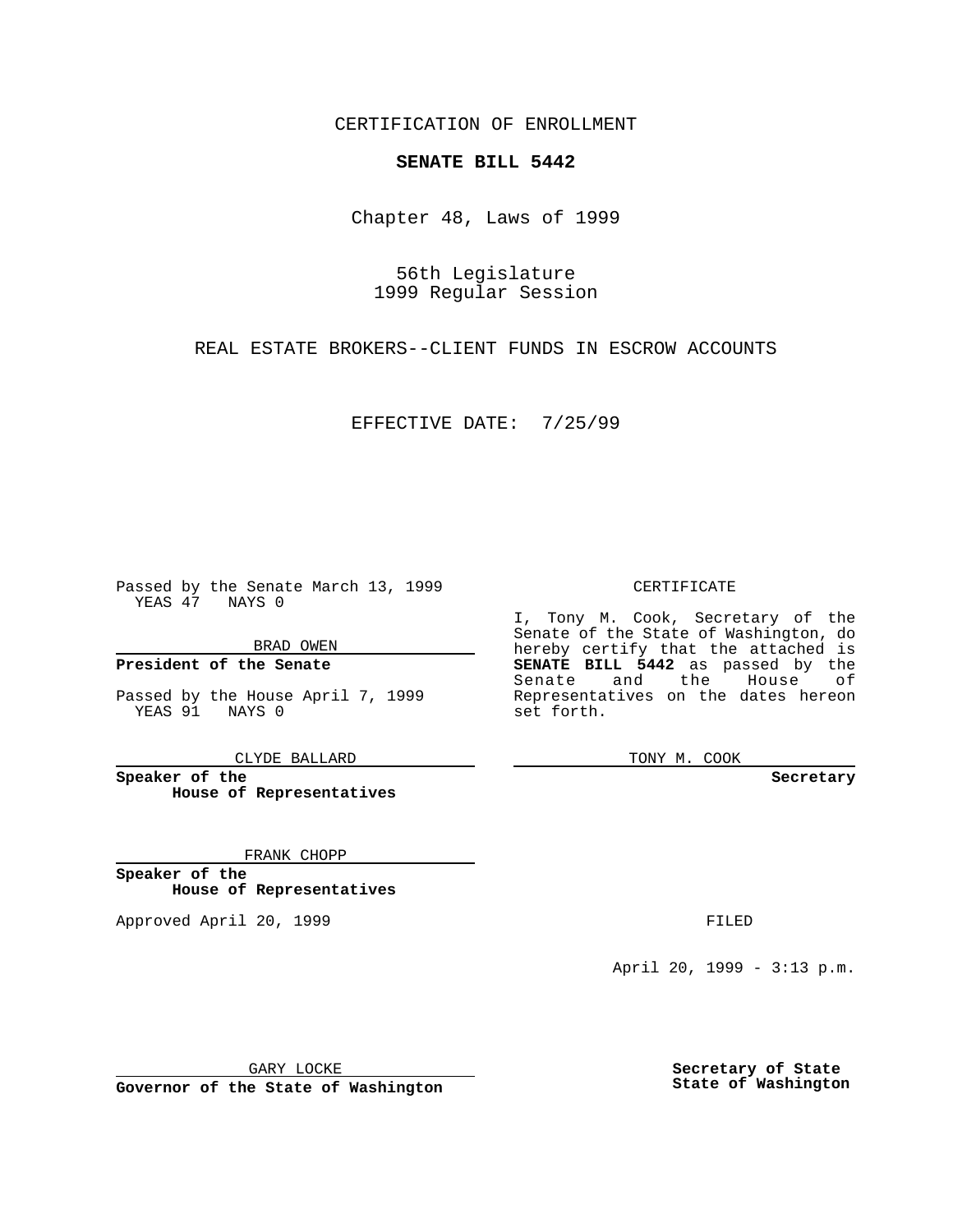# **SENATE BILL 5442** \_\_\_\_\_\_\_\_\_\_\_\_\_\_\_\_\_\_\_\_\_\_\_\_\_\_\_\_\_\_\_\_\_\_\_\_\_\_\_\_\_\_\_\_\_\_\_

\_\_\_\_\_\_\_\_\_\_\_\_\_\_\_\_\_\_\_\_\_\_\_\_\_\_\_\_\_\_\_\_\_\_\_\_\_\_\_\_\_\_\_\_\_\_\_

Passed Legislature - 1999 Regular Session

#### **State of Washington 56th Legislature 1999 Regular Session**

**By** Senators Kline, Roach and Wojahn

Read first time 01/22/1999. Referred to Committee on Commerce, Trade, Housing & Financial Institutions.

 AN ACT Relating to real estate broker's records; and amending RCW 18.85.310.

BE IT ENACTED BY THE LEGISLATURE OF THE STATE OF WASHINGTON:

 **Sec. 1.** RCW 18.85.310 and 1995 c 399 s 7 are each amended to read as follows:

 (1) Every licensed real estate broker shall keep adequate records of all real estate transactions handled by or through the broker. The records shall include, but are not limited to, a copy of the earnest money receipt, and an itemization of the broker's receipts and disbursements with each transaction. These records and all other records hereinafter specified shall be open to inspection by the director or the director's authorized representatives.

 (2) Every real estate broker shall also deliver or cause to be delivered to all parties signing the same, at the time of signing, conformed copies of all earnest money receipts, listing agreements and all other like or similar instruments signed by the parties, including the closing statement.

 (3) Every real estate broker shall also keep separate real estate fund accounts in a recognized Washington state depositary authorized to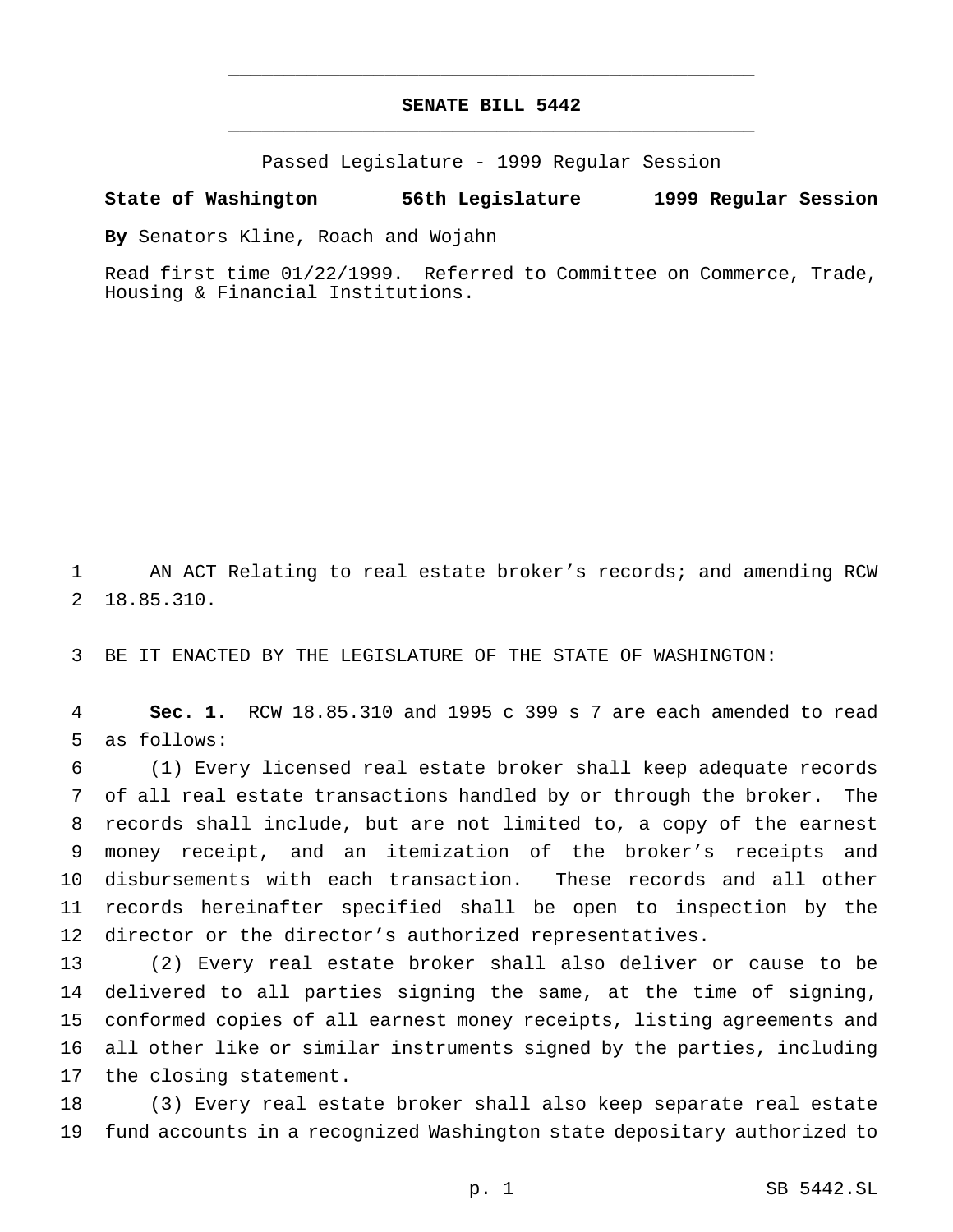receive funds in which shall be kept separate and apart and physically segregated from licensee broker's own funds, all funds or moneys of clients which are being held by such licensee broker pending the closing of a real estate sale or transaction, or which have been collected for said client and are being held for disbursement for or to said client and such funds shall be deposited not later than the first banking day following receipt thereof.

 (4) Separate accounts comprised of clients' funds required to be maintained under this section, with the exception of property management trust accounts, shall be interest-bearing accounts from which withdrawals or transfers can be made without delay, subject only to the notice period which the depository institution is required to reserve by law or regulation.

 (5) Every real estate broker shall maintain a pooled interest- bearing escrow account for deposit of client funds, with the exception of property management trust accounts, which are nominal. As used in this section, a "nominal" deposit is a deposit of not more than  $((five))$  ten thousand dollars.

 The interest accruing on this account, net of any reasonable and appropriate financial institution service charges or fees, shall be paid to the state treasurer for deposit in the Washington housing trust fund created in RCW 43.185.030 and the real estate education account created in RCW 18.85.317. Appropriate service charges or fees are those charges made by financial institutions on other demand deposit or "now" accounts. An agent may, but shall not be required to, notify the client of the intended use of such funds.

 (6) All client funds not required to be deposited in the account specified in subsection (5) of this section shall be deposited in:

 (a) A separate interest-bearing trust account for the particular client or client's matter on which the interest will be paid to the client; or

 (b) The pooled interest-bearing trust account specified in subsection (5) of this section if the parties to the transaction agree. The department of licensing shall promulgate regulations which will serve as guidelines in the choice of an account specified in subsection (5) of this section or an account specified in this subsection.

 (7) For an account created under subsection (5) of this section, an agent shall direct the depository institution to: